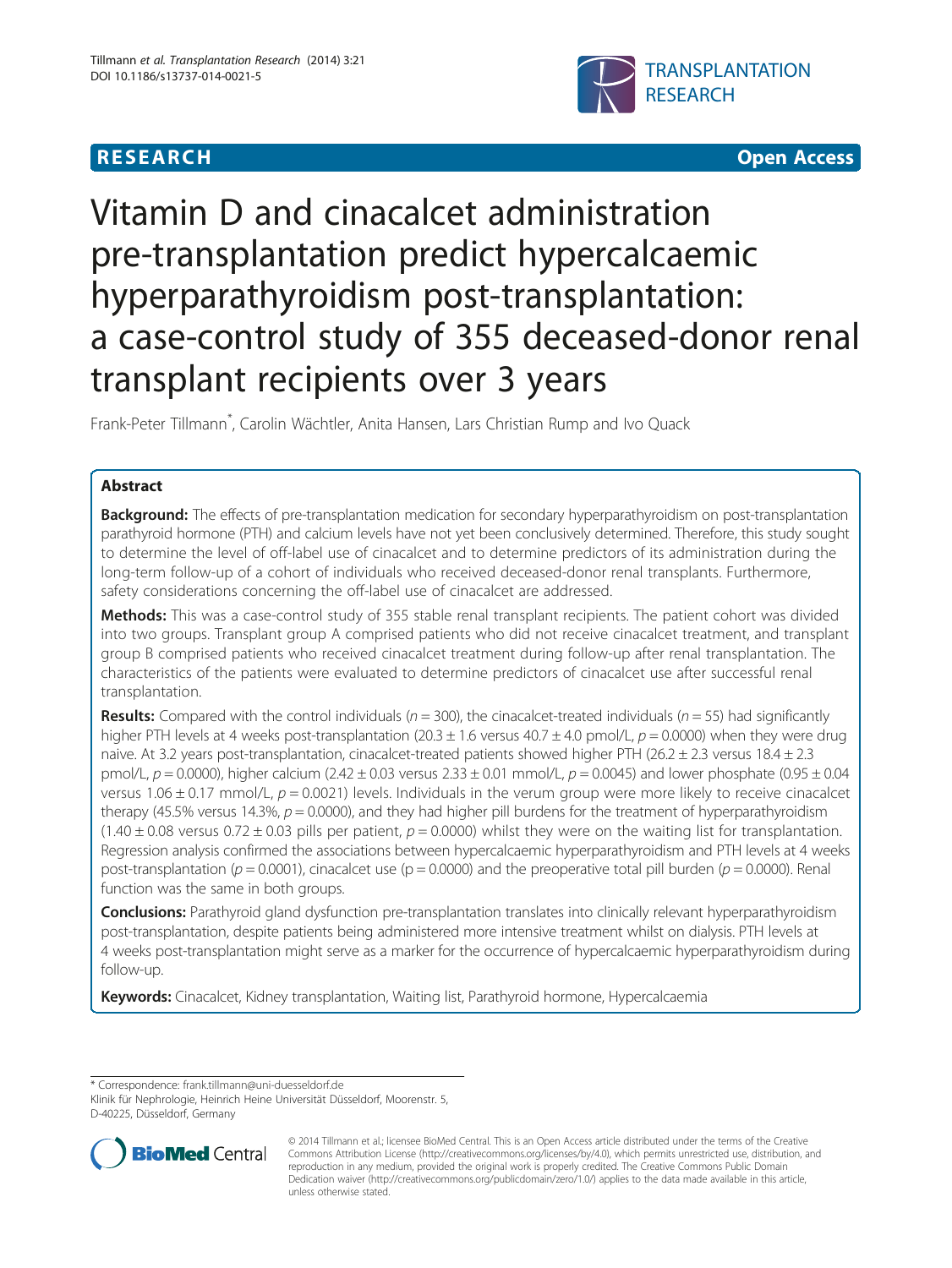### Introduction

Although the spontaneous resolution of renal hyperparathyroidism after kidney transplantation has been described, persistent hyperparathyroidism with hypercalcaemia is frequently encountered during follow-up in renal transplant patients [\[1,2\]](#page-4-0). Hypercalcaemia has been associated with vascular calcifications, nephrolithiasis, tubular microcalcifications and the deterioration of renal transplant function [[3\]](#page-4-0). Parathyroidectomy is an invasive therapy with inherent potential complications, including acute and chronic hypocalcaemia, persistent hypoparathyroidism and subsequent adynamic bone disease. Furthermore, the negative impact of parathyroidectomy on kidney function in transplant recipients has been demonstrated [\[4\]](#page-4-0). Accordingly, an effective and safe therapeutic alternative is warranted for renal transplant patients who have persistent hypercalcaemic hyperparathyroidism. Cinacalcet was first approved for use in end-stage renal disease (ESRD) patients on chronic renal replacement therapy in March 2004 in USA and in October 2004 in Germany. It is the only available allosteric activator of the calcium-sensing receptors in the human parathyroid gland [[5\]](#page-4-0). Several studies have reported on its beneficial use in patients suffering from primary hyperparathyroidism [\[6](#page-4-0)]. The effects of cinacalcet administered after kidney transplantation have been demonstrated in small retrospective [\[7](#page-4-0)-[9](#page-5-0)] and prospective [[10](#page-5-0)-[12](#page-5-0)] clinical studies. However, a major concern is the potential for marked hypercalciuria with nephrocalcinosis following cinacalcet administration once kidney function is restored [[13,14\]](#page-5-0). The use of cinacalcet in renal transplant patients remains off-label because of safety concerns with regard to kidney function.

The aim of this study was to evaluate the level of the off-label use of cinacalcet and to determine predictors of its administration during the long-term follow-up of a cohort of individuals who received deceased-donor renal transplants. Furthermore, safety considerations concerning the off-label use of cinacalcet are addressed.

### Materials and methods

### Study approval

The study was approved by the local ethics committee. Data were coded in a manner that ensured subjects could not be identified either directly or through linked identifiers. The clinical and research activities reported are consistent with the "Principles of the Declaration of Helsinki" [\[15\]](#page-5-0).

### Study population

We analysed 355 patients who received deceased-donor renal transplants between January 2004 and December 2010. The patients comprised 209 (58.9%) men and 146 (41.1%) women. The average age of the patients at the time of renal transplantation was 53.9 years, and they had been on chronic renal replacement therapy for approximately 6.4 years. The mean follow-up period for the cohort was 3.2 years. The causes of renal failure included chronic glomerulonephritis (34.1%), autosomal-dominant polycystic kidney disease (14.6%), interstitial nephritis and chronic reflux (8.2%), systemic lupus erythematosus (1.1%), diabetes (3.9%), other causes (19.2%) and unknown causes (18.9%). Of the 355 transplant recipients, 298 (83.9%) patients had received their first, 44 (12.4%) patients had received their second, 12 (3.4%) patients had received their third and one (0.3%) patient had received her fourth renal allograft. At the time of their last visits to our out-patient clinic, 254 (71.5%) patients were on tacrolimus-, 86 (42.2%) patients were on cyclosporine-, eight (2.3%) patients were on everolimus- and seven (2.0%) patients were on sirolimus-based immunosuppressive regimens. The patient cohort was divided into two groups. Transplant group A comprised patients who did not receive cinacalcet treatment, and transplant group B comprised patients who received cinacalcet treatment during follow-up after renal transplantation.

### Standard values for routine blood chemistry tests

The standard values used for routine blood chemistry tests were as follows: creatinine < 0.9 mg/dL; calcium 2.10– 2.42 mmol/L, phosphate (0.89–1.45 mmol/L), alkaline phosphatase (35–104 U/L) and parathyroid hormone (PTH) (1.6–6.9 pmol/L).

### Data acquisition

All data were extracted from clinical charts or electronic databases, including the hospital's laboratory database and Eurotransplant's electronic resource.

### Statistical analysis

The main "outcome variable" was a "cinacalcet prescription" at the time of the patient's final visit to our outpatient clinic, and we analysed its relationship with several covariates. The continuous variables included: the dialysis vintage (years), age at the time of renal transplantation (years), creatinine concentration (mg/dL), calcium concentration (mmol/L), phosphate concentration (mmol/ L), alkaline phosphatase concentration (U/L), parathyroid hormone (PTH) level 4 weeks post-transplantation (pmol/L), PTH level at the end of the follow-up period (pmol/L), estimated glomerular filtration rate (eGFR), determined using the Chronic Kidney Disease Epidemiology Collaboration (CKD-EPI) formula, and the followup time (years). The categorical variables included sex, parathyroidectomy, cinacalcet treatment, vitamin D treatment, the total pill burden for the treatment of renal hyperparathyroidism whilst on the waiting list and the immunosuppressive regimen administered.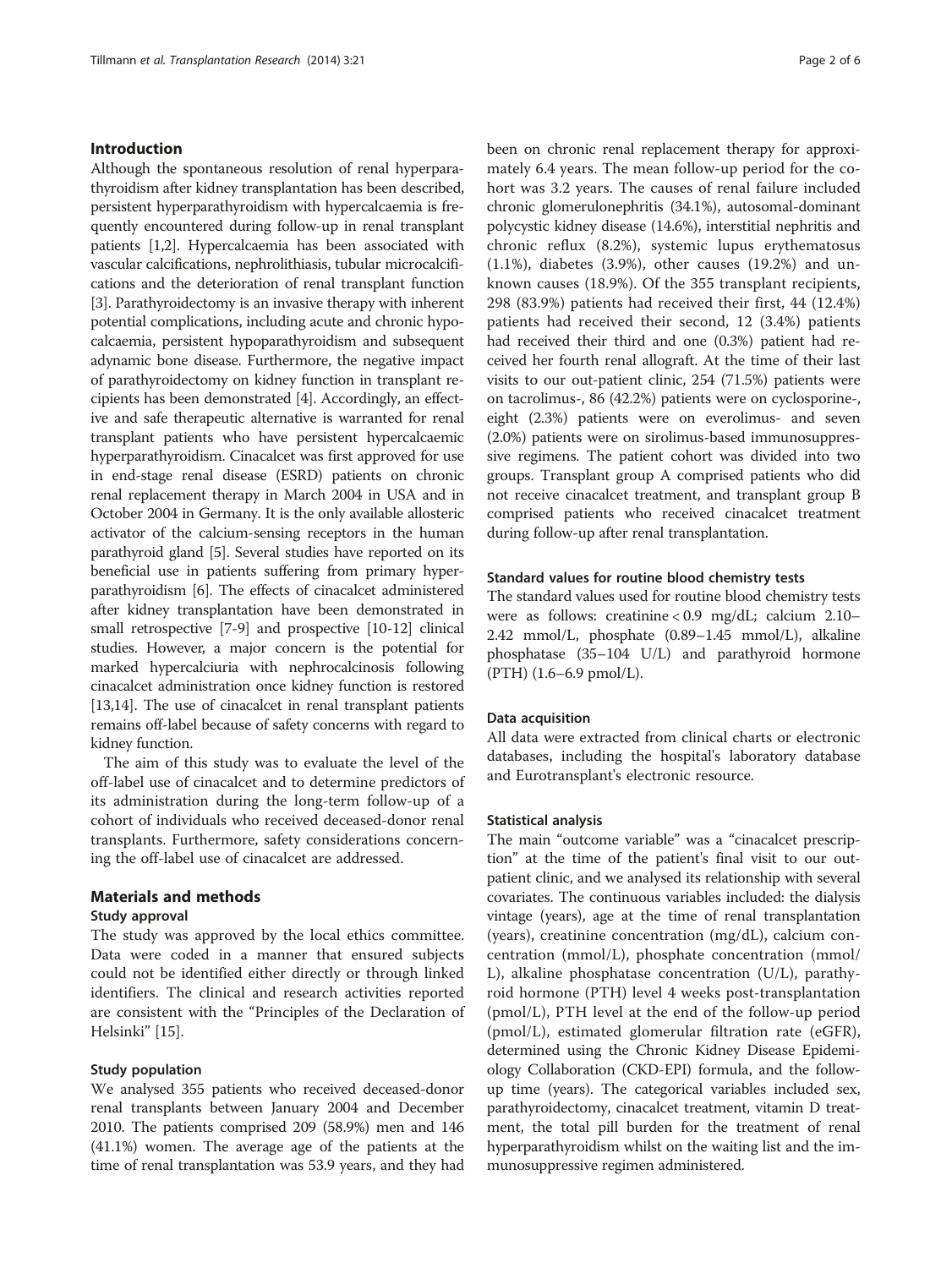The variables "parathyroidectomy" and "vitamin D treatment whilst on the waiting list" were defined as total and subtotal operative procedures and medication with plain or active vitamin D derivatives immediately before transplantation, respectively. Descriptive statistics including the means, standard errors and proportions are presented for each variable of interest. The Kolmogorov-Smirnov test was used to determine whether the data were normally distributed. The Mann-Whitney U and the chi-square tests were used to analyse inter-group differences. The Bonferroni method was applied to adjust for the effects of multiple testing, and a  $p$  value of < 0.0071 was considered statistically significant.

Univariate logistic regression analysis was performed for the continuous and categorical variables of interest to evaluate the predictors of and to determine the risk ratios (RRs) for the outcome parameter, that is, cinacalcet use post-transplantation. For each significant variable, the RR, 95% confidence intervals and  $p$  values were reported. The statistical analyses were performed using the Statistical Package for the Social Sciences 14.0 for Windows (SPSS Inc., Chicago, IL, USA).

### Results

The characteristics of the patients within the two study groups are presented in Table 1. Approximately 15.5% of our patient cohort was prescribed cinacalcet as an off-label medication during the follow-up period after successful renal transplantation. At 3.2 years post-transplantation, patients who were treated with cinacalcet had higher mean calcium levels  $(2.42 \pm 0.03$  versus  $2.33 \pm 0.01$  mmol/ L,  $p = 0.0045$ ), lower phosphate levels  $(0.95 \pm 0.04$  versus  $1.06 \pm 0.17$  mmol/L,  $p = 0.0021$ ), higher PTH levels 4 weeks after transplantation  $(40.7 \pm 4.0$  versus  $20.3 \pm$ 1.6 pmol/L,  $p = 0.0000$ ) when they were drug naive, higher PTH levels at the end of the follow-up period  $(26.2 \pm 2.3 \text{ versus } 18.4 \pm 2.3 \text{ pmol/L}, p = 0.0000) \text{ and}$ higher pill burdens for the treatment of hyperparathyroidism whilst they were on the waiting list  $(1.40 \pm 0.08)$ versus  $0.72 \pm 0.03$  pills,  $p = 0.0000$ ), and they were more likely to have been prescribed cinacalcet whilst they were wait listed  $(45.5\% \text{ versus } 14.3\%, \text{ p} = 0.0000), \text{ com-}$ pared with the patients who had not received cinacalcet. Renal transplant function, which was determined using the CKD-EPI formula, was similar for the two

| Variable                                       | Transplant group A control<br>$(n = 300, 84.5\%)$ |               |                          | Transplant group B cinacalcet<br>$(n = 55, 15.5\%)$ |               |                          |                     |                          |             |
|------------------------------------------------|---------------------------------------------------|---------------|--------------------------|-----------------------------------------------------|---------------|--------------------------|---------------------|--------------------------|-------------|
|                                                | $Mean + SE$                                       | 95% CI        | Range                    | $Mean + SE$                                         | 95% CI        | Range                    | p value             | RR                       | 95% CI      |
| Dialysis vintage (years)                       | $6.33 \pm 0.19$                                   | $5.95 - 6.70$ | 23.62                    | $6.88 \pm 0.32$                                     | $6.24 - 7.53$ | 11.06                    | 0.0417              |                          |             |
| Age at time of RTx (years)                     | $53.67 \pm 0.73$                                  | $52.2 - 55.1$ | 54.9                     | $55.1 \pm 1.3$                                      | $52.6 - 57.6$ | 33.7                     | 0.5915              | $\overline{a}$           |             |
| Creatinine (mg/dL)                             | $1.81 \pm 0.04$                                   | $1.73 - 1.90$ | 4.80                     | $1.64 \pm 0.09$                                     | $1.45 - 1.83$ | 3.40                     | 0.0589              | ÷,                       |             |
| Calcium (mmol/L)                               | $2.33 \pm 0.01$                                   | $2.30 - 2.35$ | 1.42                     | $2.42 \pm 0.03$                                     | $2.37 - 2.48$ | 0.97                     | 0.0045              | 1.2                      | $1.1 - 1.4$ |
| Phosphate (mmol/L)                             | $1.06 \pm 0.17$                                   | $1.02 - 1.09$ | 1.83                     | $0.95 \pm 0.04$                                     | $0.87 - 1.03$ | 2.02                     | 0.0021              | 0.2                      | $0.1 - 0.7$ |
| $AP$ (U/L)                                     | $83 \pm 3$                                        | 78-89         | 545                      | $100 \pm 6$                                         | 78-101        | 262                      | 0.0608              | $\overline{\phantom{0}}$ |             |
| PTH 4 weeks post-transplant (pmol/L)           | $20.3 \pm 1.6$                                    | $17.2 - 23.5$ | 332                      | $40.7 \pm 4.0$                                      | 32.8-48.7     | 135                      | 0.0000              | 1.5                      | $1.2 - 1.8$ |
| PTH on follow-up (pmol/L)                      | $18.4 \pm 2.3$                                    | $13.8 - 23.0$ | 474.9                    | $26.2 \pm 2.3$                                      | $21.6 - 30.8$ | 72.4                     | 0.0000 <sup>a</sup> | $\overline{a}$           |             |
| eGFR (CKD-EPI formula)                         | $44.4 \pm 1.2$                                    | $42.0 - 46.7$ | 121.6                    | $47.4 \pm 2.6$                                      | $42.1 - 52.6$ | 86.3                     | 0.2435              | $\overline{a}$           |             |
| Follow-up after RTx (years)                    | $3.26 \pm 0.12$                                   | $3.03 - 3.48$ | 8.08                     | $3.50 \pm 0.26$                                     | 2.98-4.03     | 7.57                     | 0.3641              |                          |             |
| Gender (%)                                     | $\beta$ 60.3                                      | 9.7           |                          | $\beta$ 50.9                                        | $Q$ 49.1      |                          | 0.2330              | $\overline{\phantom{a}}$ |             |
| Parathyroidectomy <sup>b</sup> (%)             | Yes 27.3                                          | No 72.7       | $\overline{\phantom{a}}$ | Yes 16.4                                            | No 83.6       | $\overline{\phantom{a}}$ | 0.0948              | $\overline{a}$           |             |
| Cinacalcet use on waiting list (%)             | Yes 14.3                                          | No 85.7       | $\overline{\phantom{a}}$ | Yes 45.5                                            | No 54.5       | $\sim$                   | 0.0000              | 5.0                      | $2.7 - 9.3$ |
| Vitamin D use on waiting list <sup>b</sup> (%) | Yes 60.0                                          | No 40.0       | $\overline{\phantom{a}}$ | Yes 65.5                                            | No 35.5       | $\overline{\phantom{a}}$ | 0.5481              | $\overline{a}$           |             |
| HPT pill burden on waiting list <sup>b</sup>   | $0.72 \pm 0.03$                                   | $0.65 - 0.79$ | $\overline{2}$           | $1.40 \pm 0.08$                                     | $1.24 - 1.56$ | 2                        | 0.0000              | 5.2                      | $3.1 - 8.7$ |

Table 1 Overview statistical results of continuous and categorical variables of transplant group A (control) and transplant group B (cinacalcet) on follow-up

The Mann-Whitney U test and Fisher's exact test were used to compare for inter-group differences of continuous and categorical variables (a p value < 0.0071 was considered significant). To test for predictors of cinacalcet use after renal transplantation, univariate logistic regression was applied and risk ratios (RRs) of significant variables were calculated. Risk ratios and their respective 95% CI were calculated for increments as follows: calcium for an increase of 0.1 mmol/L, phosphate for an increase of 1.0 mmol/L and PTH 4 weeks post-transplant for an increase of 20 pmol/L. On univariate logistic regression, p values of significant variables (not shown in the table) were: 0.0039 for calcium, 0.0124 for phosphate, 0.0001 for PTH at time of RTx, 0.0000 for pill burden and 0.0000 for cinacalcet use on waiting list, respectively.

SE standard error, RTx renal transplantation, HPT hyperparathyroidism.

<sup>a</sup>The variable "PTH on follow-up" was not significant on logistic regression (p value 0.2003).

<sup>b</sup>The variables "parathyroidectomy", "vitamin D use on waiting list" and HPT "pill burden on waiting list" encompass total and subtotal operative procedures, plain and active vitamin D derivatives and pill counts of cinacalcet and vitamin D derivatives, respectively.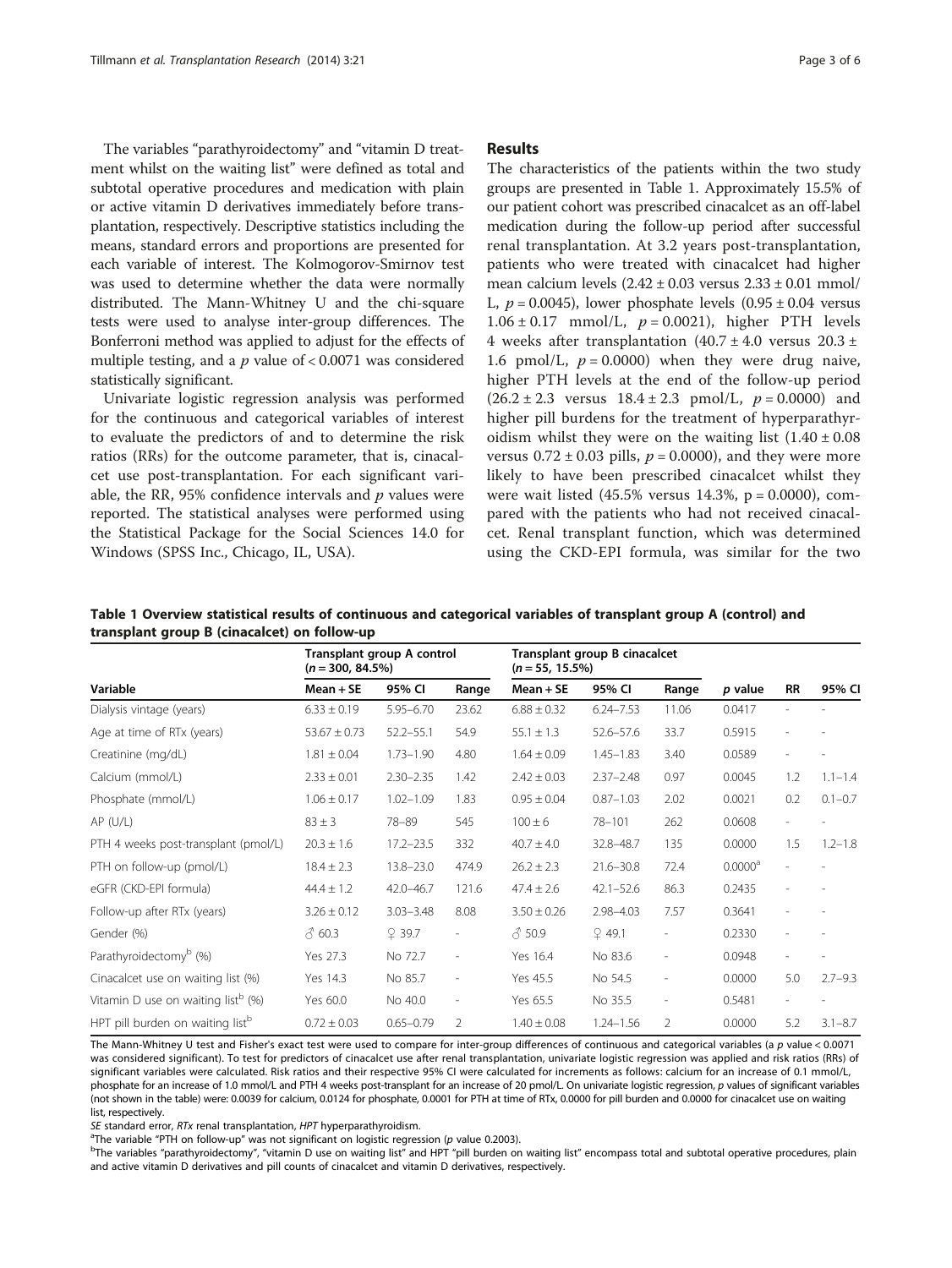patient groups  $(44.4 \pm 1.2 \text{ versus } 47.4 \pm 2.6 \text{ mL/min/}$ 1.73 m<sup>2</sup>,  $p = 0.2435$ ).

Univariate regression analysis to determine the predictors of cinacalcet use post-transplantation showed significant associations with calcium levels (RR = 1.2 for an increase of 0.1 mmol/L,  $p = 0.0039$ ), phosphate levels (RR = 0.2 for an increase of 1.0 mmol/L,  $p = 0.0124$ ), the PTH level at the time of renal transplantation ( $RR = 1.5$ ) per increase of 20 pmol/L,  $p = 0.0000$ ), an increased pill burden for the treatment of hyperparathyroidism whilst on the waiting list ( $RR = 5.2$  per pill,  $p = 0.0000$ ) and "cinacalcet use whilst on the waiting list" ( $RR = 5.0$ ,  $p =$ 0.0000). The immunosuppressive therapy regimens did not differ significantly between the study groups ( $p =$ 0.7863) (Table 2).

### **Discussion**

Approximately 15.5% of our stable renal transplant recipients had been prescribed cinacalcet during the follow-up period after successful renal transplantations. Cinacalcet-treated patients were administered more rigorous medical regimens for the treatment of renal hyperparathyroidism pre-transplantation, which could be considered a marker for the acquisition of more severe forms of renal hyperparathyroidism whilst patients are on chronic renal replacement therapy. Furthermore, an association between cinacalcet use after transplantation and a reduction in transplant function could not be determined. Hypercalcaemia as a consequence of persistent hyperparathyroidism is frequently encountered in renal transplant patients during their routine follow-up visits, and it can lead to increased risks of osteoporosis, fractures, nephrocalcinosis, pancreatitis, vascular calcifications, hypophosphataemia and a reduction in graft function. The limited utility of vitamin D sterols in the treatment of post-transplantation hypercalcaemic hyperparathyroidism means that cinacalcet represents the only pharmacological approach to the treatment of these patients. In small, non-randomised clinical studies, cinacalcet effectively reduced calcium and PTH levels and it helped to normalise phosphate levels [[16](#page-5-0)]. Cinacalcet allosterically modifies the calcium-sensing receptors on the thick ascending limb of Henle, thereby increasing renal calcium excretion [[17](#page-5-0)]. Several reports have documented hypercalciuria after the introduction of

Table 2 Overview of immunosuppressive regimens in absolute numbers and percentages; mTORs = sirolimus and everolimus, chi-square  $p = 0.7863$ 

|                                              |  | Cyclosporin Tacrolimus mTORs Numbers |                     |  |  |  |  |  |
|----------------------------------------------|--|--------------------------------------|---------------------|--|--|--|--|--|
| Transplant group A 72 (24.0)<br>(control)    |  | 216 (72.0)                           | $12(4.0)$ $n = 300$ |  |  |  |  |  |
| Transplant group B 14 (25.5)<br>(cinacalcet) |  | 38 (69.0)                            | 3 (5.5) $n = 55$    |  |  |  |  |  |

cinacalcet treatment to renal transplant patients [\[10,18](#page-5-0)], and some reports have linked hypercalciuria to nephrocalcinosis and a decline in graft function [[13,19\]](#page-5-0). However, other studies have determined that cinacalcet has no effect on renal calcium excretion [[11,12\]](#page-5-0). These disparate findings might be explained by the time-dependent effect of cinacalcet in relation to renal calcium handling, because it increases calcium excretion within the first 8 h of its administration and has no further effects thereafter [[20](#page-5-0)]. Other investigations have also reported on safety issues with respect to the potentially negative impact of cinacalcet therapy on renal graft function [[14,21,22\]](#page-5-0), but the decline in graft function is relatively small or even reversible after the cessation of cinacalcet medication, which indicates a hemodynamic effect associated with the drug [[23](#page-5-0)]. In contrast to these findings, other studies could not detect a negative effect of cinacalcet on graft function [[24](#page-5-0)-[26\]](#page-5-0). With respect to graft function, our data are more consistent with the latter reports. After an average followup duration of 3.2 years post-transplantation, patients receiving cinacalcet therapy showed an eGFR that was 3.0 mL/min/1.73  $m^2$  greater than their untreated counterparts. Nevertheless, despite cinacalcet treatment, PTH levels remained significantly higher than those in the control group, which partially explains the differences in the calcium and phosphate levels between the study groups.

At our institution, medication for hyperparathyroidism is usually paused on the day of transplantation and PTH levels are regularly measured to observe their natural courses. Jadoul and co-workers found that stopping cinacalcet treatment on the day of transplantation had no effect on the courses of the PTH levels during 12 month follow-up periods in 28 patients [[27\]](#page-5-0). In contrast, it has been reported that PTH levels are prone to rebounds short after the cessation of medication in patients who received cinacalcet after transplantation [[28,29](#page-5-0)]. In our study, PTH levels differed significantly between the groups as early as 4 weeks after transplantation, which concurs with the latter investigations. Furthermore, we were able to demonstrate a tendency towards reduced parathyroidectomy rates in our study population, as demonstrated in patients with ESRD on dialysis [\[30](#page-5-0)]. The dialysis vintage was similar in the two study groups, with a tendency towards longer ESRD treatment periods in the cinacalcet group. Recently, the investigators associated with the Evaluation of Cinacalcet Hydrochloride (HCl) Therapy to Lower Cardiovascular Events study, which was a placebo-controlled prospective study of over 3,800 ESRD patients on haemodialysis in an unadjusted intention-to-treat analysis, reported that cinacalcet had no effect on cardiovascular endpoints [\[31\]](#page-5-0).

In contrast to these data, a report from a large cohort study of over 100,000 ESRD patients on haemodialysis suggests that improvements in the control of phosphate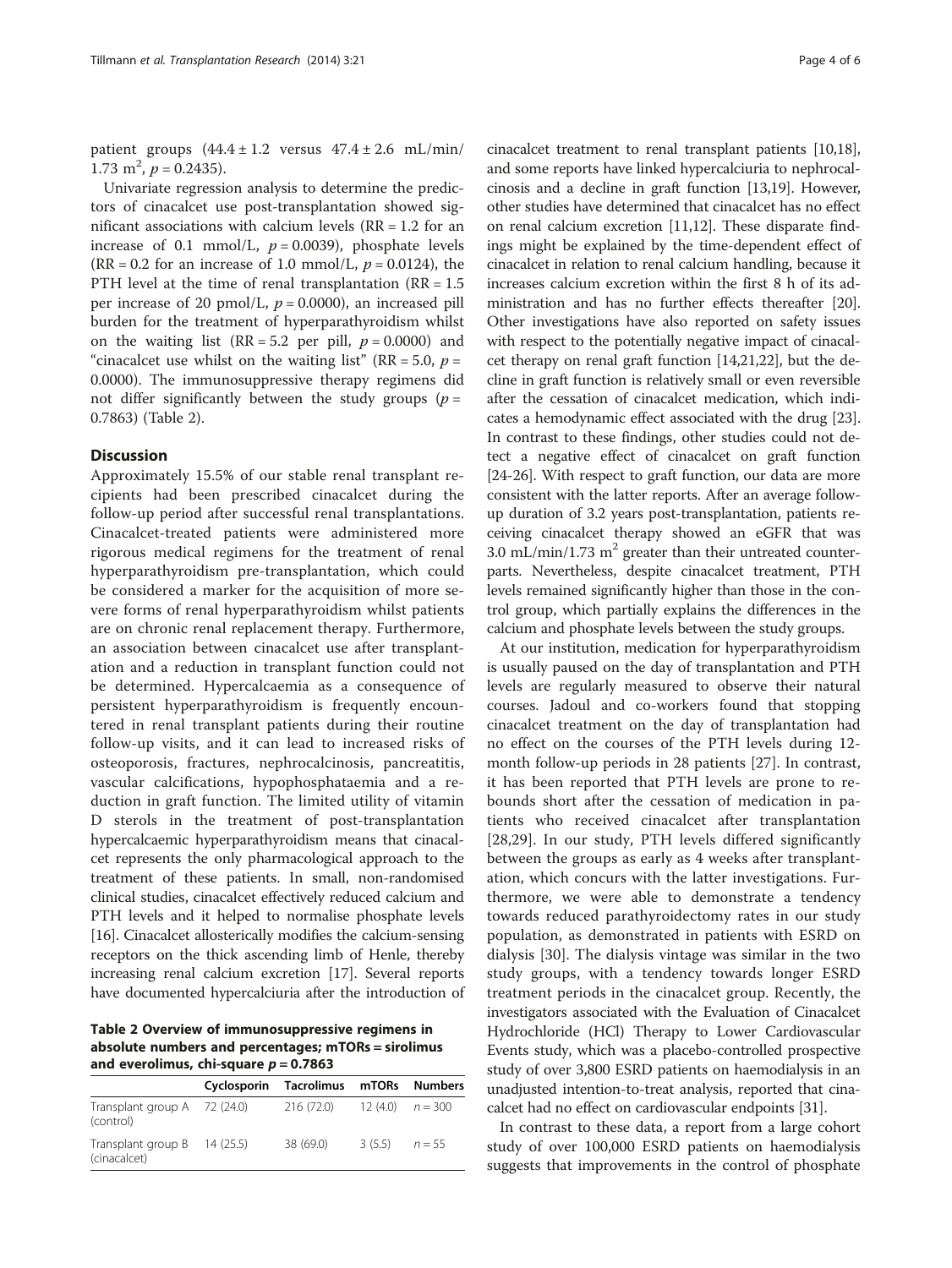<span id="page-4-0"></span>and PTH levels are associated with improved patient survival [[32](#page-5-0)]. However, these results might not be transferrable to a transplant setting given the differences in the characteristics between ESRD patients on haemodialysis and transplant recipients during followup. As a consequence of the retrospective design of our study, we were unable to address the safety issues that are related to potential drug interactions between cinacalcet and standard immunosuppressive therapeutics, including calcineurin and mammalian target of rapamycin inhibitors. Since we could not determine any differences between the two study groups with respect to the standard immunosuppressive drug regimens, we can infer that cinacalcet does not have negative impacts on the standard immunosuppressive drug regimens. Furthermore, Evenepoel and co-workers did not report any negative drug-to-drug interactions in a prospective multi-centre study [[33\]](#page-5-0). Analysis of the data from the pre-transplantation period and the follow-up data, shows that poorly controlled hyperparathyroidism as a consequence of gland hyperplasia in haemodialysis patients before transplantation, is not necessarily resolved by renal transplantation, resulting in poorly controlled hyperparathyroidism for several years after transplantation; hence, our data indicate that parathyroid gland hyperplasia with concomitant hyperparathyroidism is transferred and that it lingers into the post-transplantation era in kidney graft recipients.

Furthermore, hypercalcaemic hyperparathyroidism occurs in a key subset of long-term kidney transplant recipients. More research into optimal PTH ranges in transplant candidates who are on waiting lists is necessary to enable the transplant community to achieve better control of PTH levels post-transplantation. Although prescribing cinacalcet to transplant patients seems to be safe with regard to transplant function, studies that investigate its use with robust endpoints are clearly warranted to shed more light on the long-term usefulness of cinacalcet after renal transplantation.

### Limitations and strengths

There are several limitations to this study. Our study results clearly require corroboration from investigations with larger numbers of patients. Given the retrospective nature of our analysis, we could not account for changes in medications between the two time points. Finally, our data were derived from a single centre and from transplant recipients whose genetic backgrounds were from Caucasian ancestries. Accordingly, these results might not be applicable to other transplant centres or to patients with different genetic backgrounds. The key strengths of our study included the long follow-up period after renal transplantation, the presence of a control group and the availability of a combination of pre- and posttransplantation data.

### Conclusion

PTH levels at as early as 4 weeks post-transplantation are associated with the evolution of hypercalcaemic hyperparathyroidism during long-term follow-up assessments after kidney transplantation. Despite more intensive treatment of renal hyperparathyroidism with cinacalcet and vitamin D derivatives whilst patients are on dialysis, the development of more severe forms of post-transplantation hyperparathyroidism that subsequently affect calcium and phosphate levels continues to occur in a substantial number of patients. The off-label use of cinacalcet is not associated with a decline in transplant function. Further research into the impacts of treatment algorithms for renal hyperparathyroidism associated with wait-listed ESRD programmes on outcome parameters post-transplantation is warranted.

### Competing interests

The authors declare that they have no competing interests.

### Authors' contributions

FPT designed the study, performed the statistical analyses and drafted the manuscript. CW performed the data acquisition and the data analysis. AH conceived the study and helped to acquire the data. LCR conceived the study and participated in its design and coordination. IQ conceived the study, participated in the study's design and its coordination and helped to draught the manuscript. All of the authors have read and approved the final manuscript.

### Received: 11 October 2014 Accepted: 8 December 2014 Published online: 31 December 2014

### References

- 1. Evenepoel P, Claes K, Kuypers D, Maes B, Bammens B, Vanrenterghem Y: Natural history of parathyroid function and calcium metabolism after kidney transplantation: a single-centre study. Nephrol Dial Transplant 2004, 19:1281–1287.
- 2. Dumoulin G, Hory B, Nguyen NU, Bresson C, Fournier V, Bouhaddi M, Chalopin JM, Saint-Hillier Y, Regnard J: No trend toward a spontaneous improvement of hyperparathyroidism and high bone turnover in normocalcemic long-term renal transplant recipients. Am J Kidney Dis 1997, 29:746–753.
- 3. Gwinner W, Suppa S, Mengel M, Hoy L, Kreipe HH, Haller H, Schwarz A: Early calcification of renal allografts detected by protocol biopsies: causes and clinical implications. Am J Transplant 2005, 5:1934–1941.
- 4. Evenepoel P, Claes K, Kuypers D, Maes B, Vanrenterghem Y: Impact of parathyroidectomy on renal graft function, blood pressure and serum lipids in kidney transplant recipients: a single-centre study. Nephrol Dial Transplant 2005, 20:1714–1720.
- 5. Barman Balfour JA, Scott LJ: Cinacalcet hydrochloride. Drugs 2005, 65:271–281.
- 6. Marcocci C, Cetani F: Update on the use of cinacalcet in the management of primary hyperparathyroidism. J Endocrinol Investig 2012, 35:90-95.
- 7. Apostolou T, Kollia K, Damianou L, Kaitsioti H, Kotsiev V, Dracopoulos S, Vougas V, Hadjiconstantinou V: Hypercalcemia due to resistant hyperparathyroidism in renal transplant patients treated with the calcimimetic agent cinacalcet. Transplant Proc 2006, 38:3514–3516.
- 8. Gómez Marqués G, Obrador Mulet A, Vilar Gimeno A, Pascual Felip MJ, Alarcón Zurita A, Molina Guasch M, Uriol Rivera M, Munar Vila MA, Losada GP: Treatment with cinacalcet of secondary hyperparathyroidism after renal transplantation. Transplant Proc 2009, 41:2139–2143.